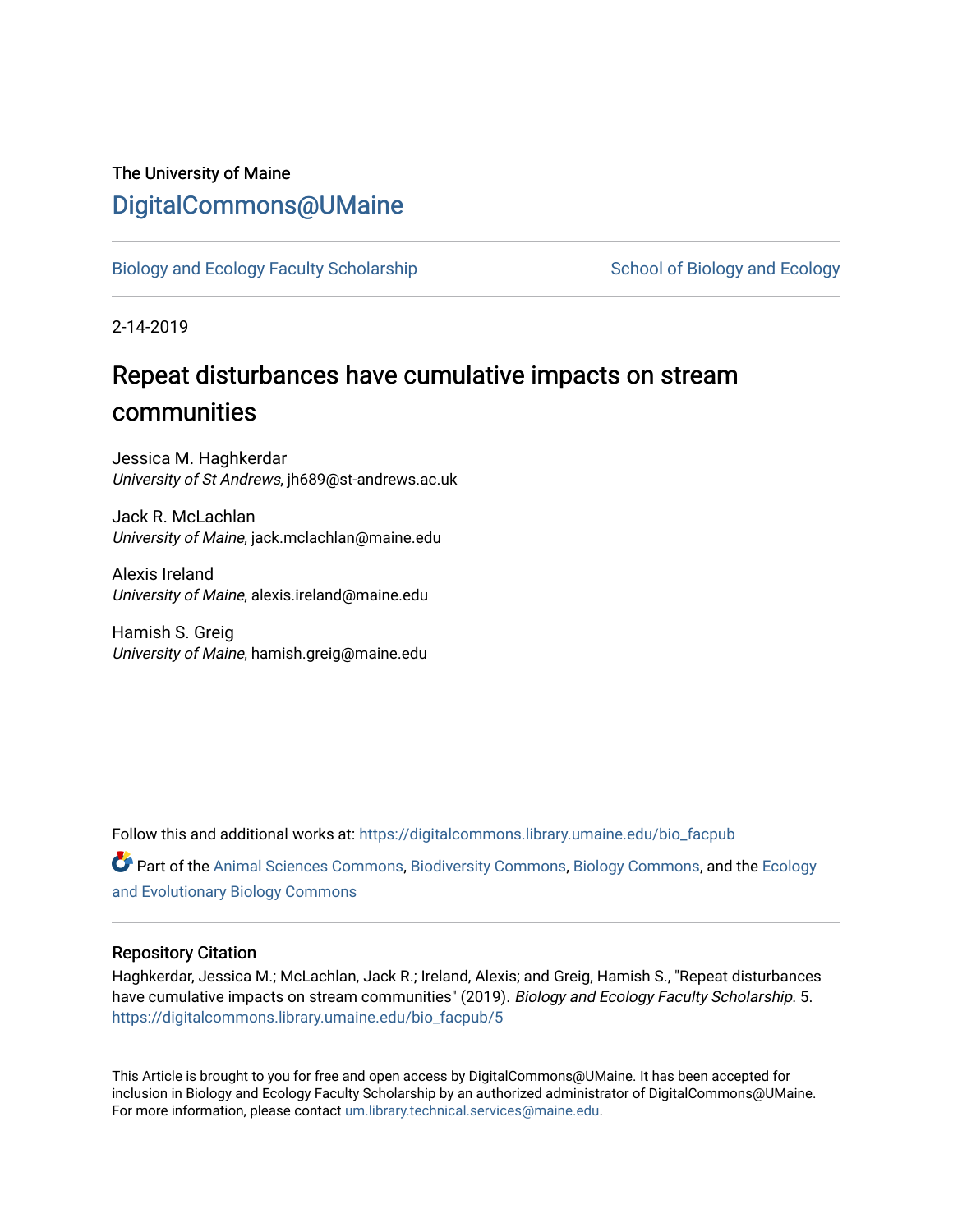ORIGINAL RESEARCH

# undates

WILEY Ecology and Evolution

# **Repeat disturbances have cumulative impacts on stream communities**

**Jessica M. Haghkerdar1,2** | **Jack R. McLachlan1,[3](https://orcid.org/0000-0002-4287-5644)** | **Alexis Ireland1** | **Hamish S. Greig1,3**

<sup>1</sup>School of Biology and Ecology, University of Maine, Orono, Maine

<sup>2</sup> Centre for Biological Diversity, University of St Andrews, St Andrews, UK

3 Ecology and Environmental Sciences Program, University of Maine, Orono, Maine

#### **Correspondence**

Jessica M. Haghkerdar, School of Biology and Ecology, University of Maine, Orono, ME.

Email: [jh689@st-andrews.ac.uk](mailto:jh689@st-andrews.ac.uk)

#### **Funding Information**

This project was supported by the USDA National Institute of Food and Agriculture, Hatch project number #ME0‐21607 through the Maine Agricultural & Forest Experiment Station. Maine Agricultural and Forest Experiment Station Publication Number 3653.

# **Abstract**

- 1. Climate change has altered disturbance regimes in many ecosystems, and predictions show that these trends are likely to continue. The frequency of disturbance events plays a particularly important role in communities by selecting for disturbance‐tolerant taxa.
- 2. However, ecologists have yet to disentangle the influence of disturbance frequency per se and time since last disturbance, because more frequently disturbed systems have also usually been disturbed more recently. Our understanding of the effects of repeated disturbances is therefore confounded by differences in successional processes.
- 3. We used in‐situ stream mesocosms to isolate and examine the effect of disturbance frequency on community composition. We applied substrate moving disturbances at five frequencies, with the last disturbance occurring on the same day across all treatments. Communities were then sampled after a recovery period of 9 days.
- 4. Macroinvertebrate community composition reflected the gradient of disturbance frequency driven by differential vulnerability of taxa to disturbance. Diversity metrics, including family‐level richness, decreased, reflecting a likely loss of functional diversity with increasing disturbance frequency. In contrast, overall abundance was unaffected by disturbance frequency as rapid recovery of the dominant taxon compensated for strong negative responses of disturbance‐vulnerable taxa.
- 5. We show that cumulative effects of repeated disturbances—not just the time communities have had to recover before sampling—alter communities, especially by disproportionately affecting rare taxa. Thus, the timing of past disturbances can have knock‐on effects that determine how a system will respond to further change.

#### **KEYWORDS**

community composition, diversity, dominance, resilience, vulnerability

This is an open access article under the terms of the [Creative Commons Attribution](http://creativecommons.org/licenses/by/4.0/) License, which permits use, distribution and reproduction in any medium, provided the original work is properly cited.

© 2019 The Authors. *Ecology and Evolution* published by John Wiley & Sons Ltd.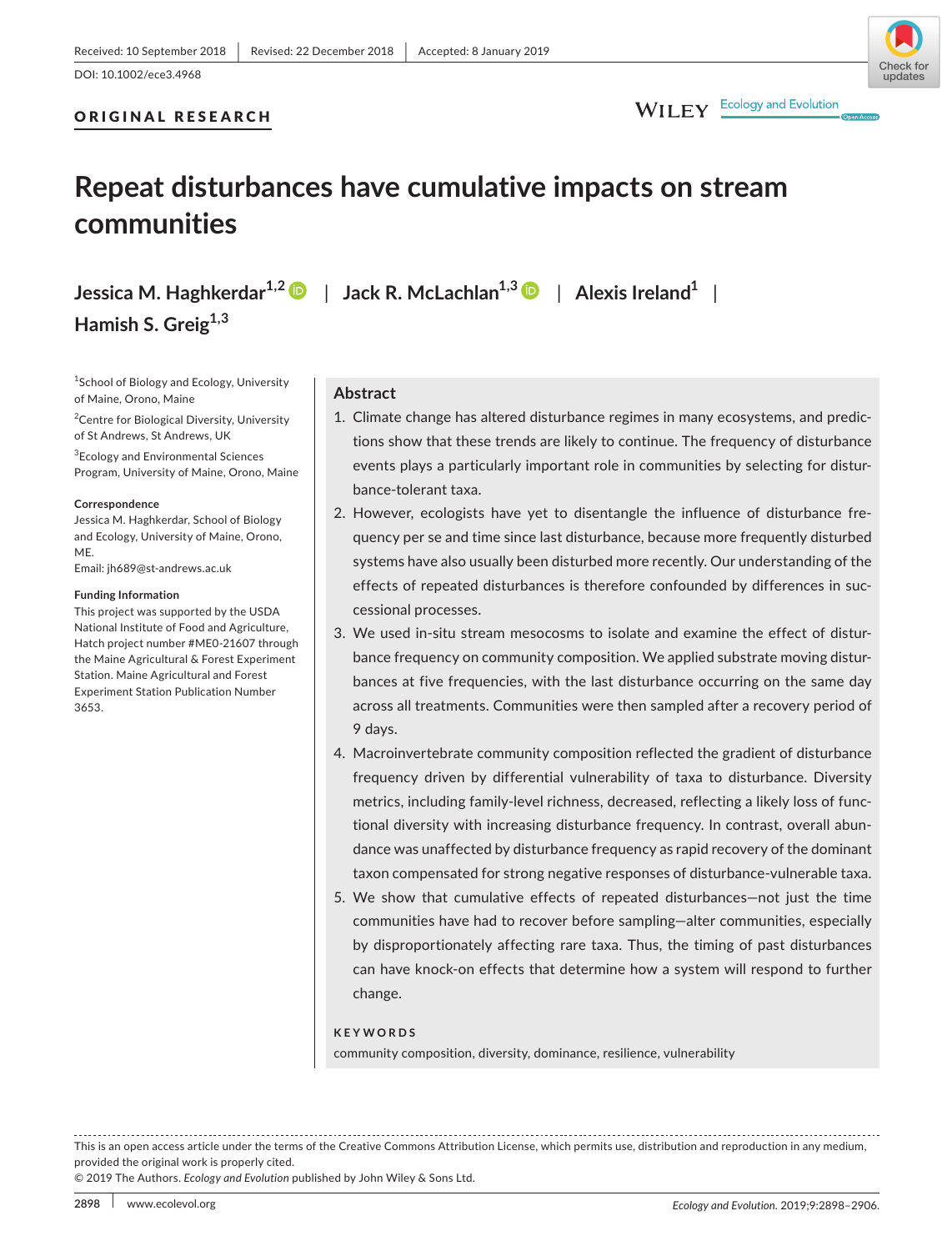# **1** | **INTRODUCTION**

Disturbances can have strong effects on multiple levels of the community, either by altering whole‐community dynamics (e.g., depressing biomass) or through disproportional impacts on vulnerable taxa (Supp & Ernest, 2014). Frequency of disturbance is a key aspect of a community's disturbance regime, and can be conceptualized as two separate but related effects: the cumulative effects of repeated disturbances, and different time since last disturbance that generates varied recovery states. Disturbances exclude taxa from the community if they are poorly adapted to associated stressors (Cadotte & Tucker, 2017; Lebrija‐Trejos, Pérez‐García, Meave, Bongers, & Poorter, 2010); for example, taxa can be excluded directly by abiotic factors like temperatures outside a physiological tolerance, or indirectly if predation pressure is too high for a prey species to persist. As anthropogenic climate and land‐use change continue, we may see shifting community composition with increasing or decreasing frequency of disturbance events. Due to variation in tolerance to disturbances, we would expect that different thresholds for disturbance resistance lead to progressively more loss of individuals and taxa as disturbance frequency increases.

In natural systems, alongside the cumulative effects of repeated disturbances we must consider the influence of time since last disturbance—or successional state—on communities, because community composition changes as communities recover (Clements, 1916; Gleason, 1917). More frequently, disturbed systems have, at any point in time, also usually been disturbed more recently, and thus are at different stages of recovery when sampled (Death & Winterbourn, 1995). These communities therefore reflect the sum of differential vulnerability of taxa to filtering events, and taxon‐ specific colonization processes operating in the time since last disturbance. Therefore, empirical studies should isolate the role of repeated disturbances from time since last disturbance (Figure 1) to understand the causes of compositional changes.

Changing disturbance frequencies are a global concern. For example, fire suppression and river impoundments reduce disturbance frequency, and climate change is causing more frequent flooding and drought (Huntington, 2006). Consequently, many communities are being subjected to disturbance regimes outside of their historical norms. In streams, hydrological disturbances are among the most important drivers of community composition (Death & Zimmermann, 2005; Stanley, Powers, & Lottig, 2010). Flooding and resulting streambed movement impact organisms directly by inducing dislodgment and mortality (Holomuzki & Biggs, 2000; Lake, 2000), and indirectly through the removal of basal food resources (Zimmermann & Death, 2002) and by influencing the strength of competition and predation (McAuliffe, 1984). Although many stream organisms display behavioral, morphological, or life history adaptations that can help them persist through or avoid disturbances (Lytle & Poff, 2004), taxa differ in their ability to tolerate flood disturbances. Moreover, the traits that confer tolerance to disturbances are often reliant on life‐history transitions that are synchronized to either seasonally predictable disturbance regimes or environmental cues prior to the peak of disturbance effects (Lytle, Bogan, & Finn, 2008). Increasing frequency and intensity of hydrological extremes with climate change (Huntington, 2006; Palmer & Räisänen, 2002) may not be in accordance with the environmental conditions under which disturbance‐adapted stream taxa have evolved (Boersma, Bogan, Henrichs, & Lytle, 2013; Lytle & Poff, 2004) and are likely to have important community and ecosystem‐level consequences, such as intensification of predation rates when habitat size is reduced in refugia (Woodward et al., 2016). Thus, increases in the frequency of disturbance events are likely to result in declines in the abundance and persistence of disturbance‐intolerant taxa, along with associated changes in community richness and composition.





FIGURE 1 Experimental design and schematic of treatments. Stream mesocosms (right) contained gravel, sampling baskets, and leaf bags. They were manually disturbed (hand symbol) either 1, 2, 3, 4, or 8 times in the 29‐day initial manipulation period (*m*, August 2014) then left to recover for 9 days (*r*) to equalize time since last disturbance across treatments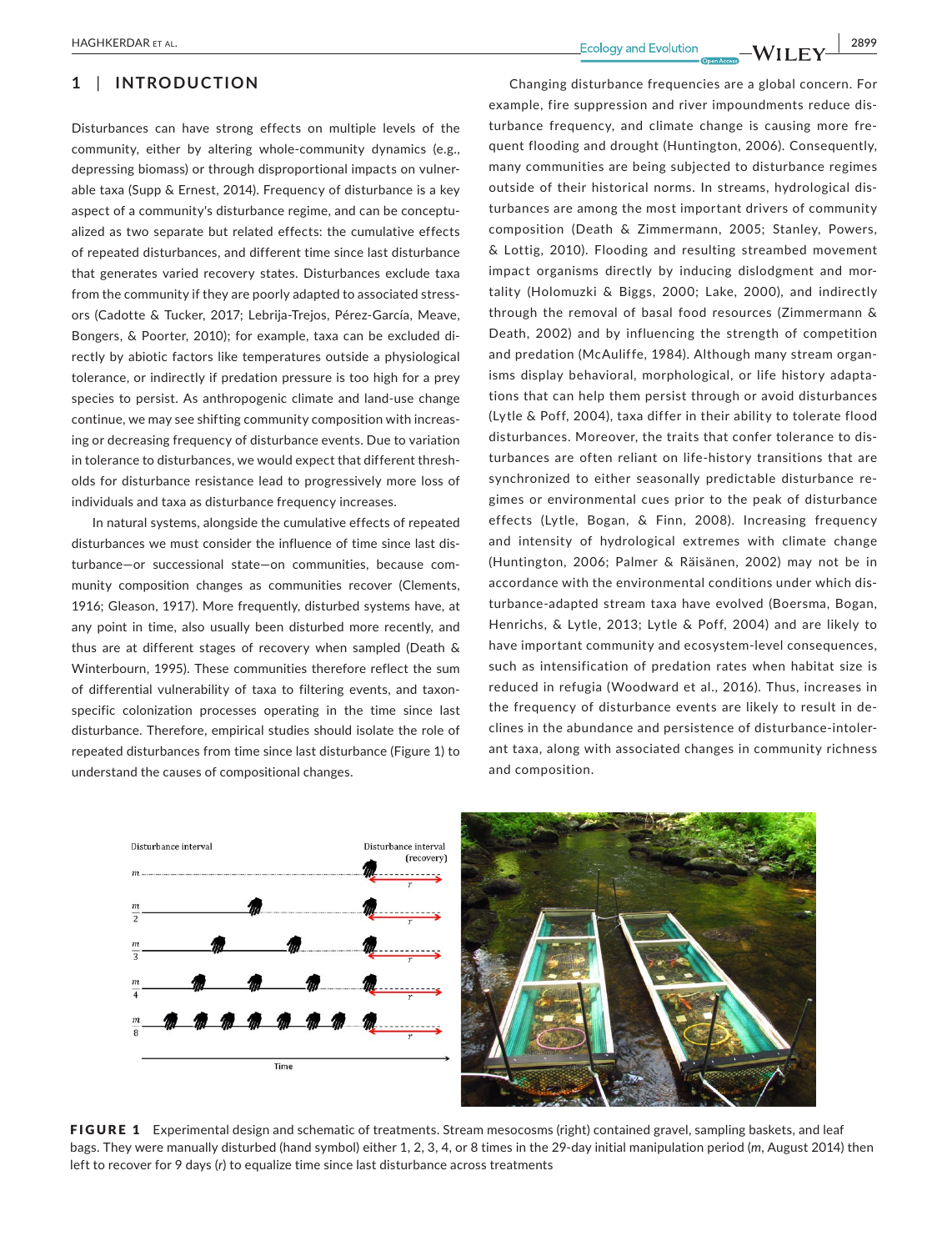**2900 WII FY** Ecology and Evolution **and Experiment Construction** HAGHKERDAR ET AL.

We focused on the effects of repeated disturbances using insitu mesocosms subjected to simulated flood disturbances, allowing precise control of disturbance frequency and time since last disturbance. These mesocosms ("channels") were colonized from the surrounding stream environment. We then applied disturbances to these systems at varying frequencies, with the last disturbance occurring on the same date (after Peterson & Stevenson, 1992, Lake, Doeg, & Marchant, 1989). After a recovery period, we then quantified family‐level richness and community composition, as well as responses of individual families. Having the last disturbance occur on the same date enabled us to address the influence of disturbance frequency on community composition without the confounding influence of recovery status. We hypothesize that increasing disturbance frequency will lead to a corresponding loss of individuals and taxa, as progressively more disturbance‐intolerant taxa are lost in the system. If this hypothesis is supported, it will indicate that we need to consider historical disturbance regimes when predicting responses to future disturbances.

## **2** | **METHODS**

The experiment was conducted in Pollard Brook (Edinburg, Maine, 45°10′28.5″ N, 68°38′13.6″ W), a small second‐order stream that drains a catchment dominated by wetlands and mixed conifer and broadleaf forest. The high volume of fine particulate organic matter (FPOM) and seasonal inputs of coarse detritus likely constitutes the main basal resource for the food web of this heavily shaded stream.

The stream mesocosms consisted of a 1.8 m long U-shaped channel (Figure 1) constructed from PVC roofing sheets bent around a semi-circular wooden frame. We capped the channels with ~20 mm mesh on the up‐ and downstream end and affixed them with a hinged shadecloth lid on top. Up‐ and downstream mesh had openings large enough to allow passage of most animals except large fishes (e.g., alewife and salmonids); small fish (black‐nosed dace) and crayfish (F: Cambaridae) over 5 cm long were observed within the channels. Fifteen channels were secured with steel rebar to the streambed on August 1, 2014, either placed singly or side‐by‐side in pairs with a ~1 m gap between them. Distances between channels and their up or downstream counterparts ranged from 5.3 to 30 m. Habitat structure was added in the form of 15 L of gravel (~3.5 cm diameter particles), four gravel‐filled plastic baskets arranged longitudinally, and four 10 g bags of maple leaf detritus to each channel on the day of installation.

We assigned five disturbance frequency treatments, with three replicates each, to channels over three randomized blocks reflecting upstream to downstream position in the 250 m stream reach. Over a 1‐month period (*m* in Figure 1), channels were disturbed either 0, 1, 2, 3, or 7 times by manually churning the gravel in a systematic pattern from upstream to downstream, followed by additional movements to ensure gravel was evenly spread through the channel. This procedure simulated the bed‐moving aspect of a flood disturbance (after Lake et al. (1989), McCabe and Gotelli (2000)). These disturbances can be categorized as "pulse" disturbances and are discrete

events of abiotic stress in time (Lake, 2000). Nets with 500 µm mesh were placed downstream of each channel during each disturbance to collect dislodged individuals, which were preserved in 70% ethyl alcohol. This also precluded displaced individuals from recolonizing channels downstream. Every 3–4 days, we cleared leafy debris from the upstream end of all channels to maintain flow.

At the end of this 1‐month period (August 29, 2014), we removed two baskets from each channel, rinsed their contents over a 500 µm sieve, and preserved samples in 70% ethyl alcohol. Cleaned baskets were returned to their channel to maintain a homogeneous environment through time. All channels were then disturbed once using the manual disturbance procedure described above to standardize the recovery period among treatments (*r* in Figure 1). This design enabled us to compare the effect of disturbance frequency on channel communities with the same time since last disturbance. The experiment ended after a 9‐day recovery period, upon which the two previously unsampled baskets were removed to subsample communities and detritus.

### **2.1** | **Laboratory analysis**

The majority of individuals were identified under 10–60× magnification to family level using Merritt, Cummins, and Berg (2008) as immature stages and small body sizes prevented consistency in further identification. Acari and Gastropoda were identified to subclass and class, respectively. Oligochaetes were too damaged and fragmented by the disturbances to count accurately, so were excluded from the dataset. Fragments indicated that oligochaetes were broadly distributed across treatments but occurred in low abundance, so it is unlikely their exclusion from our dataset would have altered the outcome of our analyses.

After separating invertebrates from the sample, we used a series of nested sieves to retain fine particulate organic matter (FPOM, 63  $\mu$ m - 1,000  $\mu$ m). FPOM was oven-dried (60°C, >72 hr), weighed, ashed in a muffle furnace for 2 hr at 550°C, and then reweighed to determine ash-free dry mass.

#### **2.2** | **Data analysis**

Two baskets were sampled from each channel on 29th August and 7th September. The first sample (29th August) was only analyzed for number of chironomids and total FPOM, not family‐level community composition, due to time constraints. The community data from both baskets were pooled, as was the total FPOM. All abundances and FPOM ash‐free dry mass data therefore reflect the contents of two baskets, and not the entire stream channel.

We analyzed the effects of disturbance frequency on taxon richness, evenness, and total abundance using linear mixed effects models (package nlme in R). We regressed the response variables against the number of disturbances a channel experienced over the duration of the experiment (August 1, 2014, – September 7, 2014) and used experimental block as a random term. We used the R package piecewiseSEM (Lefcheck, 2016) to calculate R<sup>2</sup> values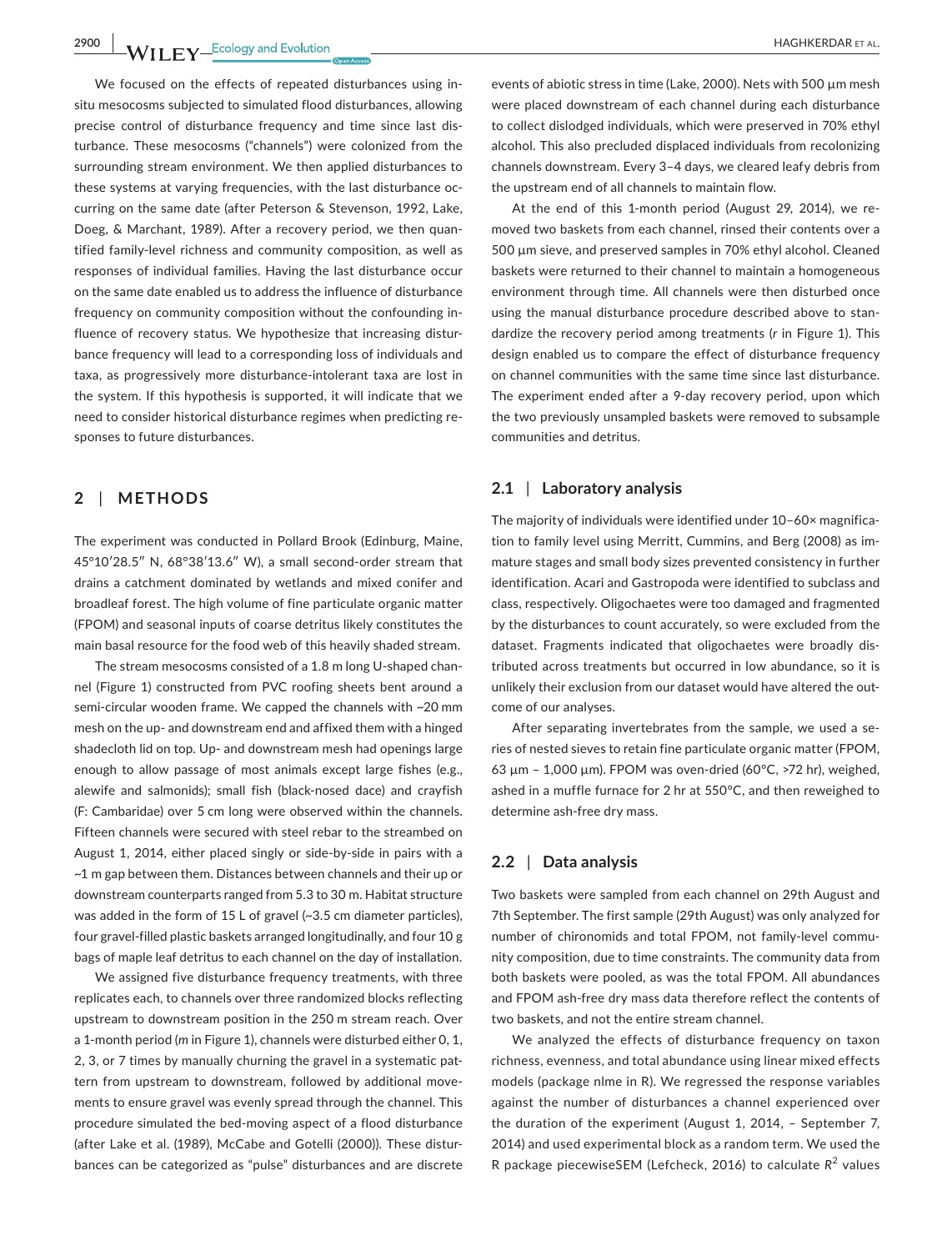**|** HAGHKERDAR et al. **2901**

from mixed effects models (following Nakagawa & Schielzeth, 2013). In practice, because undisturbed channels were subject to the standardized disturbance that began the period, the frequency of disturbance varied from 1 to 8 among the five treatments. Response variables were transformed in a manner appropriate to meet assumptions of normality, and a significance threshold of  $\alpha$  = 0.05 was employed.

Rarefied familial richness was calculated with the function "rarefy" in R package vegan using the minimum per‐channel abundance across all channels (Oksanen et al., 2016) —73 individuals. Pielou's equitability was calculated as a metric of taxonomic evenness by dividing Shannon index by ln (# of families in a sample).

We assessed changes in community composition with partial redundancy analysis (pRDA) on a Hellinger‐transformed macroinvertebrate abundance matrix. Our initial RDA included both disturbance frequency (5‐level factor) and experimental block as constraining factors. Permutation tests (999 iterations) of the reduced model indicated significant effects of both block ( $F_{2,8}$  = 2.85, *p* < 0.002) and disturbance frequency ( $F_{4,8}$  = 2.54,  $p$  < 0.003) on community composition. Subsequent partial RDA focused on the effect of disturbance frequency by including block as a conditioning factor. Again, significance was tested with permutation tests with 999 permutations of the reduced model.

# **3** | **RESULTS**

Disturbance responses varied by the taxon studied, with the most pronounced responses in rare taxa and no detectable response

within the overwhelmingly dominant taxon. Total abundance did vary significantly with disturbance frequency, but the effect size was small (slope = −0.07, *p* = 0.048,  $R^2$  = 0.69; Figure 2a). However, when the most dominant taxon, chironomid midges (73% of abundance) were removed from analyses, we observed a stronger decline in the abundance of non‐chironomid taxa (mites, snails, and the remaining 26 insect families) with disturbance frequency (slope = −0.18,  $p = 0.002$ ,  $R^2 = 0.74$ ; Figure 2b).

The dominant taxon, Chironomid midges, showed no abundance trend with disturbance frequency (*p =* 0.436), though their abundance before the final disturbance—that is, when treatments also differed in time since the last disturbance—showed a negative relationship with disturbance frequency (slope = −0.22, *p =* 0.004,  $R^2$  = 0.49; Figure 3), indicating that time since last disturbance was the main determinant of the abundance of the dominant taxon. In contrast, Heptageniidae (flat‐headed mayflies) were the second most abundant taxon and were strongly negatively affected by increasing disturbance frequency (slope =  $-0.26$ ,  $p = 0.004$ ,  $R^2 = 0.66$ ), whereas neither swimming mayflies (Baetidae) nor Calopterygidae damselflies were affected by disturbance frequency (*p* = 0.32 and *p =* 0.80, respectively). The remaining taxa (Table S1) that encompassed only 4% of individuals were also strongly affected by disturbance (slope =  $-0.21$  *p* = 0.005,  $R^2$  = 0.63). Twelve of the 29 invertebrate taxa observed were singletons.

Partial redundancy analysis provided further support for significant compositional changes under increased disturbance frequency (Figure 4; Permutation ANOVA,  $F_{4.8}$  = 2.54,  $p$  = 0.005). Channels subject to only one disturbance were characterized by heptageniid mayflies, several trichopteran families, and numerous

FIGURE 2 The influence of the frequency of streambed‐moving disturbance on diversity. (a) Total abundance of invertebrates, slope = −0.07, *p* = 0.048; (b) abundance of all invertebrates barring the dominant taxon (chironomids) within in‐situ stream channels, slope = −0.18, *p* = 0.002; (c) rarefied richness, slope = −0.29, *p* = 0.017; (d) Pielou's equitability, slope = −0.02, *p* = 0.098. Symbols and colors indicate experimental block: upstream (red circle), mid‐stream (green triangle) and downstream (blue square)

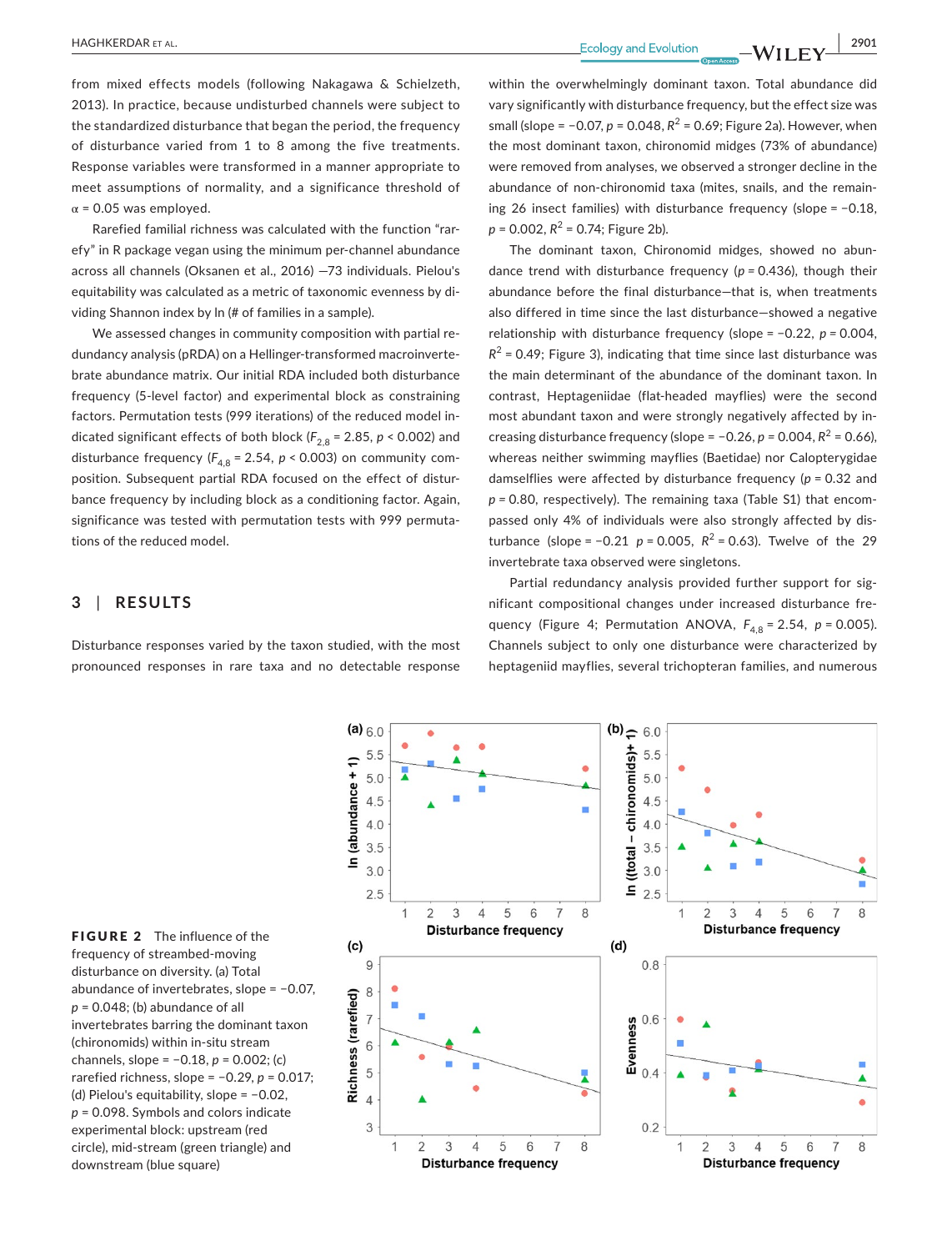

FIGURE 4 Partial redundancy analysis of Hellinger-transformed macroinvertebrate abundance matrix. The pRDA was conditioned on a factor that accounted for the stratification of treatments across three spatial blocks. Polygons encompass the three replicates of each for disturbance frequency treatment, with labels indicting the total number of disturbances. A subset of 12 of 29 taxa with the strongest axis loadings are shown for clarity

other taxa, whereas communities subject to high disturbance frequencies consisted mostly of chironomids (Figure 4). Baetidae and Zygoptera were abundant in moderately disturbed treatments (Figure 4).

Rarefied taxonomic richness declined significantly as disturbance frequency increased (slope =  $-0.29$ ,  $p = 0.020$ ,  $R^2 = 0.35$ ; Figure 2c). Disturbance frequency had a marginally non‐significant effect on taxonomic evenness (Figure 2d), with a general trend of declining evenness with greater disturbance frequency.

Fine particulate organic matter (the basal resource) was strongly affected by disturbance frequency on 29th August, prior to the final disturbance (slope =  $-0.21$ ,  $p < 0.001$ ,  $R^2 = 0.76$ ; Figure 5b). However, this pattern was no longer apparent on 7th September following the standardized disturbance that reset communities to begin the 9‐day recovery period (*p =* 0.960; Figure 5a), indicating that time since last disturbance affects FPOM accumulation, but disturbance frequency per se does not.

# **4** | **DISCUSSION**

Our experiment shows that even when communities were last disturbed at the same point in time, their frequency of past disturbances leaves a legacy on community composition by disproportionately affecting rare taxa. Several studies have quantified the cumulative effect of disturbance frequency and time since last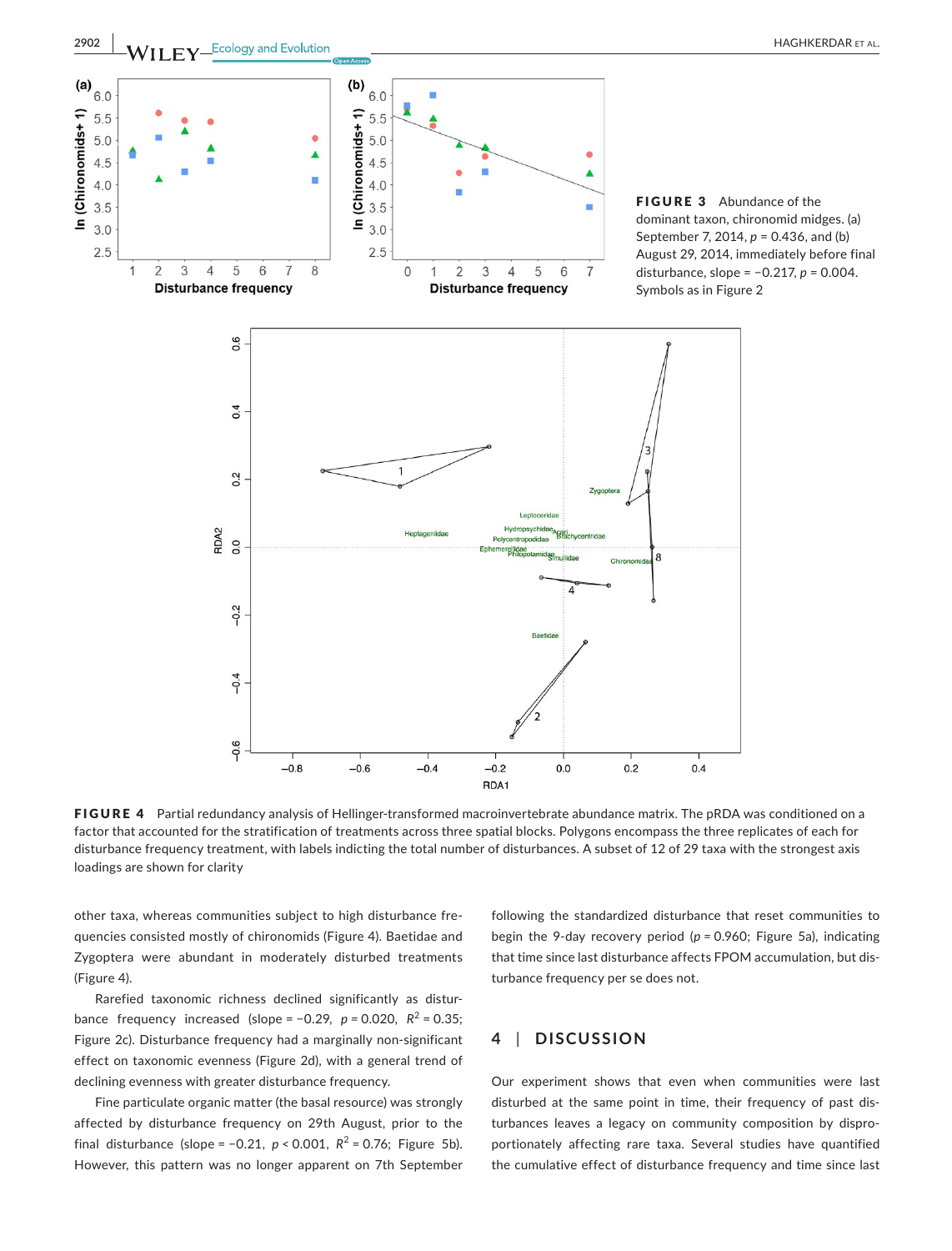



disturbance on communities (e.g., Thomson, 2002, Joubert, Pryke, Samways, Stewart, & Dennis, 2016, Death, 1996, McCabe & Gotelli, 2000). Our novel approach of separating these mechanisms demonstrates that more frequent disturbances can alter community composition not only by interrupting and resetting colonization but also by changing the intrinsic habitat suitability through the direct and indirect effects of disturbance events.

# **4.1** | **Influence of disturbance frequency on abundance of taxa**

One of the main community‐level effects of disturbances is a reduction in overall abundance of individuals (McMullen & Lytle, 2012; Supp & Ernest, 2014), whether through direct displacement of individuals, or indirectly reduction in resources or shifts in species interactions such as competition and predation. A natural extension is that a series of disturbances might reduce abundance more than a single disturbance event. This hypothesis was supported by a slight, but significant, reduction in overall abundance with increasing disturbance frequency at the community level (Figure 2a). However, responses to disturbances at the taxon‐ level are generally more pronounced than at the community level (Supp & Ernest, 2014), as was the case in our experiment. While the dominant taxon, chironomids (comprising 70% of overall abundance) did not decline with disturbance frequency, the abundance of the remaining taxa (mites, snails, and the remaining 26 insect families) decreased strongly with disturbance (Figure 2b) and we observed significant variation in community composition across the gradient of disturbance frequency (Figure 4). This suggests that vulnerability to repeated disturbances varies among taxa and was evident across the broader range of species present in this community. Moreover, the response of dominant taxa may mask the magnitude of the complex, taxon‐specific responses occurring in the remainder of the community if we fail to look below the community scale.

Taxon-scale traits explain the differences between disturbance responses in the dominant taxon and the rarer taxa. For a taxon to be buffered against disturbance, taxa can be either resistant, in that they are unaffected by the stressors that occur during the disturbance event, or resilient, in that their populations recover quickly

(Pimm, 1984). Data collected immediately prior to the final disturbance, when time since last disturbance also varied, show a sharp decline in chironomid density with increasing disturbance frequency whereas data collected 9 days later at the final sampling date show no trend (Figure 3). This indicates that chironomid densities are more influenced by colonization in the time since last disturbance than resistance to the cumulative impacts of repeated disturbances. Numerically dominant species tend to have smaller body sizes (Cohen, Jonsson, & Carpenter, 2003), as in chironomids here—which can also be associated with fast recolonization, growth, and reproduction (Pianka, 1970), traits which could link dominance to high resilience to perturbation. Similar trends have been observed in disturbance experiments in alpine streams (Maier, 2001), Afromontane grasslands (Joubert et al., 2016), and brackish wetlands (Kettenring, Whigham, Hazelton, Gallagher, & Weiner, 2015), suggesting the overriding influence of colonization rate on disturbance responses may be a general phenomenon. In addition, the same pattern was observed in detritus in this experiment (Figure 5), supporting the similar, passive dispersal mechanism for both fine particulate organic matter and chironomid midges.

We also observed evidence for the importance of resistance to multiple disturbance events in the less common taxa. The second most abundant taxon (heptageniid mayflies) responded negatively to more frequent disturbance, and this pattern remained detectable even after the 9‐day recovery period. These results are suggestive that this taxon had some resistance to single disturbances—enough to allow some individuals to survive—but they were vulnerable to repeated substrate disturbance. Studies of heptageniids in natural spates have shown that individuals <2 mm were among the taxa most affected by a single flood, but also that their abundances recovered to pre‐flood values within 8 days because smaller, early‐ instar individuals replaced the previous residents (Maier, 2001). If smaller individuals are less resistant to disturbance, and are replaced by even smaller, earlier instar individuals, the population may become more vulnerable with successive disturbances. This is a potential mechanism for the negative disturbance frequency‐abundance relationship seen in many taxa here, especially because many individuals sampled in this experiment were less than 2 mm in length, and the early instars of many taxa display higher dispersal rates than their older and larger conspecifics (Hieber, Robinson, & Uehlinger,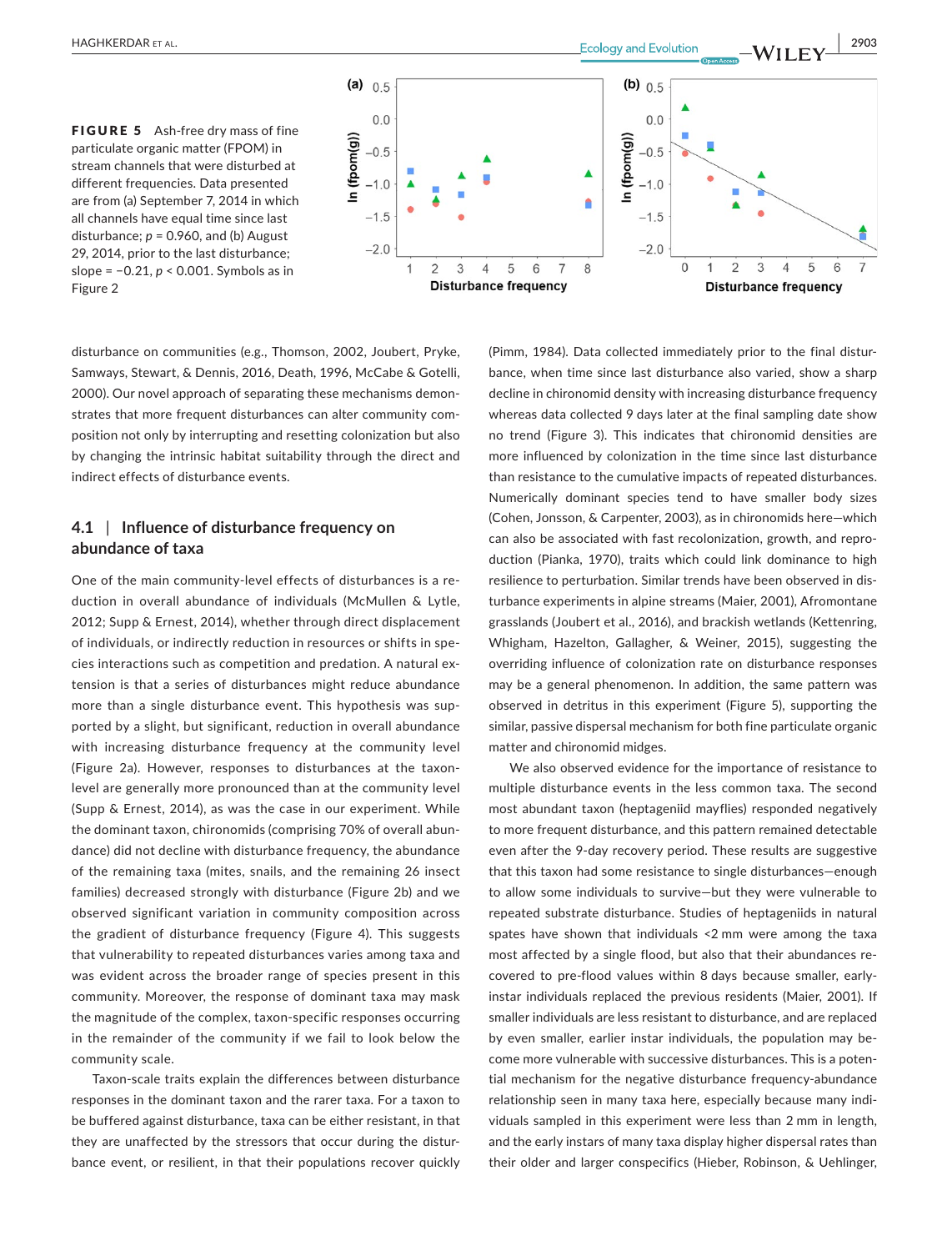**2904 |**  HAGHKERDAR et al.

2003). Future studies including body size might elucidate the drivers of disturbance responses.

Like heptageniid mayflies, rare taxa (~4% of total abundance), also declined with disturbance frequency. This suggests that many of these taxa were able to survive a single disturbance, but that each successive disturbance further reduced population sizes and increased the chance of local extirpation. In contrast, baetid mayflies, which are strong swimmers (Peckarsky, 1996), were unaffected by disturbance; this may be due to better refugium‐seeking strategies and higher mobility (Maier, 2001). This pronounced taxon‐specific variation in responses and the overriding role of dominant taxon highlights that both colonization/resilience and resistance are likely mechanisms for how disturbance mediates community composition and diversity.

# **4.2** | **The relationship between diversity and disturbance frequency**

The differential susceptibility of taxon abundance to disturbance was reflected in the decline in rarefied family‐level richness in more frequently disturbed communities (Figure 2c). The time to local extirpation depends on the magnitude of disturbance effects, how frequently disturbances occur, and whether a population's growth rate can replenish its numbers fast enough between disturbances to overcome these two negative influences (Lande, 1993). Thus, less abundant taxa in a community with lower population growth rates will be more liable to local extirpation under recurring disturbances (Cleland et al., 2013). This stochastic effect of disturbance can therefore reduce richness, regardless of variation in disturbance susceptibility traits among taxa.

There is also strong experimental evidence that deterministic processes linked to species' traits, such as growth rate, produce differential susceptibility to frequency and intensity of disturbances (Haddad et al., 2008). This is supported by the theoretical negative relationships between population growth rate and disturbance‐induced extinction (Lande, 1993). The slight decline in whole‐community abundance coupled with greater losses in some of the rarer taxa led to removal of whole families from the mesocosm communities. Factors like body size and mobility might help to explain which taxa were most susceptible (Maier, 2001). Data with higher temporal resolution—for example, tracking recovery trajectories over time (Lake et al., 1989)—as well as specific data on taxonomic traits and individual body size may help future studies determine the relative importance of stochastic taxon loss or deterministic, fitness‐based changes in community composition.

To our knowledge, this is the first manipulative experiment that has shown a significant negative effect of disturbance frequency per se on taxonomic richness when the confounding influence of time since last disturbance has been removed. Here, we show that these responses were observed at the family‐level, and we do not contend that these data serve as a proxy for species richness. Nevertheless, compared with loss of species, loss of entire families is more likely to reflect a reduction in functional richness alongside

taxonomic losses, because traits are generally highly conserved within aquatic invertebrate families. (Poff et al., 2006). For example, functional feeding groups for aquatic macroinvertebrates are generally shared within a family (Merritt et al., 2008), so while at the species level it is possible that functional redundancy might mediate some of the effects of lower richness, this is less likely at the family level.

These responses may shed some light on the mechanisms behind studies of disturbance frequency which did not standardize for time since last disturbance. For example, McCabe and Gotelli (2000) found that rarefied richness actually increased with greater disturbance frequency, while the absolute number of taxa decreased, reflecting changes in abundance over successional time. Therefore, our novel result expands on previous findings (Lake et al., 1989; McCabe & Gotelli, 2000) and has explicitly shown that disturbance frequency, not time since last disturbance, is responsible for our observed declines in richness. More broadly, we suggest that partitioning out these two drivers of diversity‐disturbance frequency relationships may hold the key to understanding variation in responses across systems that have been subjected to different historical disturbance regimes.

# **4.3** | **Disturbance frequency as a mechanism structuring communities**

Though it is apparent that richness and the abundance of many taxa decreased with disturbance frequency, we did not explicitly test the mechanisms behind this decline. Disturbance can act on invertebrates in a patch either directly by inducing downstream drift or causing mortality (Matthaei, Uehlinger, & Frutiger, 1997), or indirectly by affecting resources (Death & Zimmermann, 2005) that can also alter patterns of competitive exclusion (McAuliffe, 1984). Our study stream is heavily shaded in the summer and contains high amounts of fine particulate organic matter which was entrained by gravel within days of installation of fresh channels. However, as in natural floods, disturbance of the substratum dislodged FPOM out of the mesocosms, which is reflected in the difference in FPOM ash‐free dry mass before and after disturbance (Figure 5). While there was no apparent legacy effect of historical disturbance frequency on end‐date FPOM, indirect effects mediated by the loss of this resource may have played a role in community composition before the final disturbance occurred. However, several observations suggest this mechanism was unlikely. Firstly, chironomids that primarily feed on fine detritus (Romito, Eggert, Diez, & Wallace, 2010) showed no legacy of disturbance frequency. In contrast, heptageniids, which primarily feed on algal biofilms rather than FPOM (Cummins & Klug, 1979), were strongly affected by disturbance, suggesting a direct effect of bed‐moving on mortality. However, separating direct and indirect effects of disturbance is challenging (Death, 2003) and further investigation is needed to determine whether a legacy of resource changes with disturbance frequency is an important aspect of stream community structure and composition.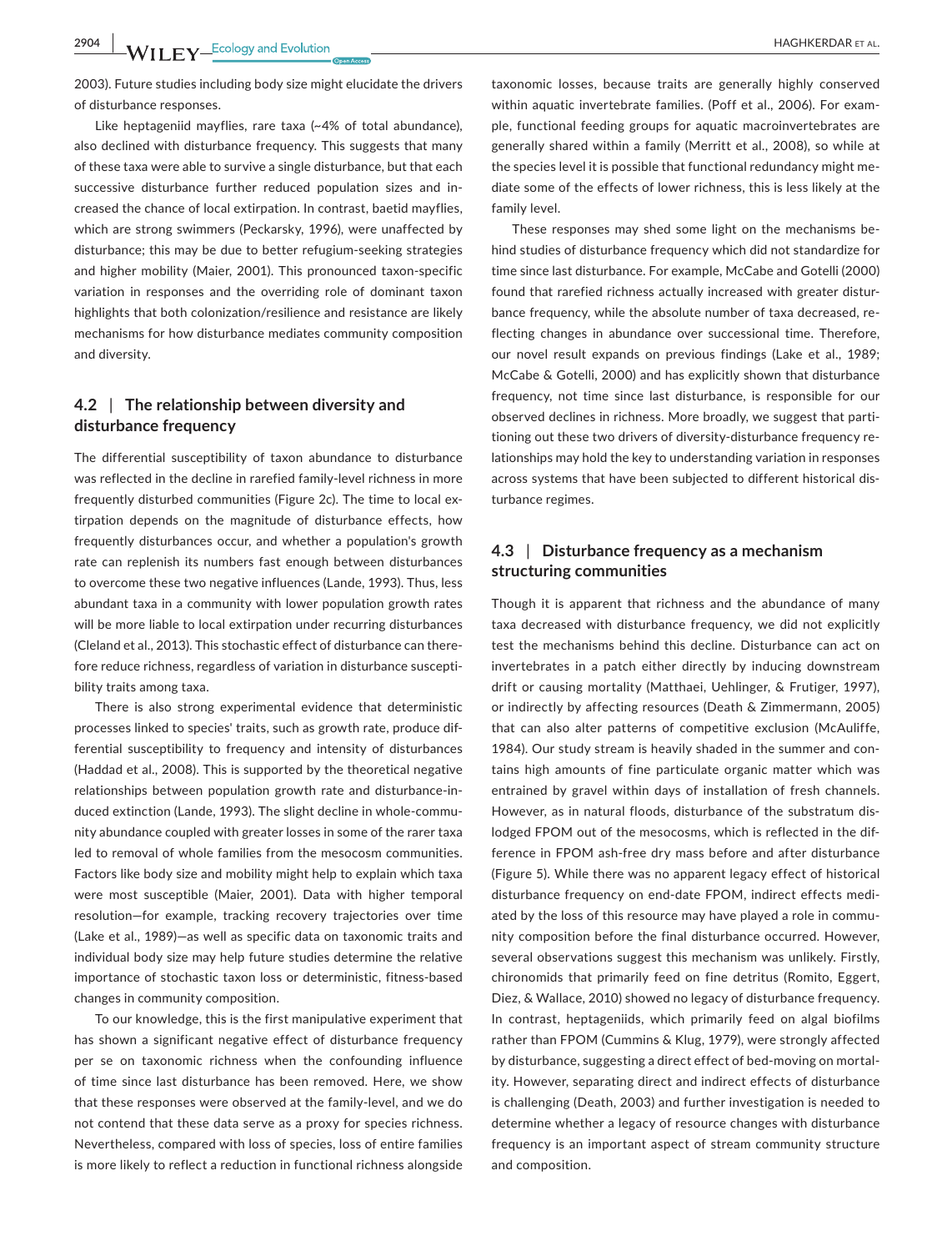# **5** | **CONCLUSIONS**

This study provides direct evidence that disturbance frequency affects community composition through cumulative stresses associated with repeated disturbances. Although numerous experiments and surveys that utilize natural gradients of disturbance have shown repeated disturbances can influence community composition, they cannot unravel the relative influence of disturbance frequency and time since last disturbance. By controlling for time since last disturbance, our experiment revealed that disturbance frequency itself can affect diversity—even detectable on coarse taxonomic scales. Teasing apart the relative importance of disturbance frequency itself versus the successional processes that operate in the time since the last disturbance will clarify the mechanisms underlying disturbance responses in general, and help understand ecosystem responses to shifting disturbance regimes as climate and land‐use change.

#### **ACKNOWLEDGMENTS**

The authors would like to thank Dennis Anderson for his work constructing stream channels and help in the field. Cara Belanger, Audrey Hoyle, Amanda Klemmer, Dominique Person, Laura Podzikowski, Christian Oren, Adam Scheppard, and Eric Veitch helped in the lab and/or field. Jacquelyn Gill and Brian McGill provided feedback on an earlier draft. AI received support from the Wabanaki Youth in Science (WaYS) program.

#### **CONFLICT OF INTEREST**

None declared.

#### **AUTHOR CONTRIBUTIONS**

JH and HG designed the experiment and supervised data collection. All authors conducted field data collection and labwork, including invertebrate identification. JH, HG, and JM collated, analyzed and presented the data.

#### **DATA ACCESSIBILITY**

The data associated with this manuscript are archived in Dryad Digital Repository <https://doi.org/10.5061/dryad.bv1d63h>.

#### **ORCID**

*Jessica M. Haghkerdar* **<https://orcid.org/0000-0003-4277-0647>** *Jack R. McLachlan* <https://orcid.org/0000-0002-4287-5644>

#### **REFERENCES**

Boersma, K., Bogan, M., Henrichs, B., & Lytle, D.. (2013). Invertebrate assemblages of pools in arid‐land streams have high functional

redundancy and are resistant to severe drying. *Freshwater Biology*, *59*, 491–501. <https://doi.org/10.1111/fwb.12280>

- Cadotte, M. W., & Tucker, C. M. (2017). Should environmental filtering be abandoned? *Trends in Ecology & Evolution 32*, 429–437. [https://doi.](https://doi.org/10.1016/j.tree.2017.03.004) [org/10.1016/j.tree.2017.03.004](https://doi.org/10.1016/j.tree.2017.03.004)
- Cleland, E. E., Collins, S. L., Dickson, T. L., Farrer, E. C., Gross, K. L., Gherardi, L. A., … Suding, K. N. (2013). Sensitivity of grassland plant community composition to spatial vs. temporal variation in precipitation. *Ecology*, *94*, 1687–1696.<https://doi.org/10.1890/12-1006.1>
- Clements, F. E. (1916). *Plant succession: An analysis of the development of vegetation*. Washington, DC: Carnegie Institute of Washington. <https://doi.org/10.5962/bhl.title.56234>
- Cohen, J. E., Jonsson, T., & Carpenter, S. R. (2003). Ecological community description using the food web, species abundance, and body size. *Proceedings of the National Academy of Sciences of the United States of America*, *100*, 1781–1786. [https://doi.org/10.1073/](https://doi.org/10.1073/pnas.232715699) [pnas.232715699](https://doi.org/10.1073/pnas.232715699)
- Cummins, K., & Klug, M. (1979). Feeding ecology of stream invertebrates. *Annual Review of Ecology and Systematics*, *10*, 147–172. [https://doi.](https://doi.org/10.1146/annurev.es.10.110179.001051) [org/10.1146/annurev.es.10.110179.001051](https://doi.org/10.1146/annurev.es.10.110179.001051)
- Death, R. G. (1996). The effect of patch disturbance on stream invertebrate community structure: The influence of disturbance history. *Oecologia*, *108*, 567–576.<https://doi.org/10.1007/BF00333735>
- Death, R. G. (2003). Spatial patterns in lotic invertebrate community composition: Is substrate disturbance actually important? *Canadian Journal of Fisheries and Aquatic Sciences*, *60*, 603–611. [https://doi.](https://doi.org/10.1139/f03-052) [org/10.1139/f03-052](https://doi.org/10.1139/f03-052)
- Death, R. G., & Winterbourn, M. J. (1995). Diversity patterns in stream benthic invertebrate communities – the influence of habitat stability. *Ecology*, *76*, 1446–1460.<https://doi.org/10.2307/1938147>
- Death, R. G., & Zimmermann, E. M. (2005). Interaction between disturbance and primary productivity in determining stream invertebrate diversity. *Oikos*, *111*, 392–402. [https://doi.org/10.1111/j.0030-1299.](https://doi.org/10.1111/j.0030-1299.2005.13799.x) [2005.13799.x](https://doi.org/10.1111/j.0030-1299.2005.13799.x)
- Gleason, H. (1917). The structure and development of the plant association. *Bulletin of the Torrey Botanical Club*, *44*, 463–481.
- Haddad, N. M., Holyoak, M., Mata, T. M., Davies, K. F., Melbourne, B. A., & Preston, K. (2008). Species' traits predict the effects of disturbance and productivity on diversity. *Ecology Letters*, *11*, 348–356. <https://doi.org/10.1111/j.1461-0248.2007.01149.x>
- Hieber, M., Robinson, C. T., & Uehlinger, U. (2003). Seasonal and diel patterns of invertebrate drift in different alpine stream types. *Freshwater Biology*, *48*, 1078–1092. [https://doi.](https://doi.org/10.1046/j.1365-2427.2003.01073.x) [org/10.1046/j.1365-2427.2003.01073.x](https://doi.org/10.1046/j.1365-2427.2003.01073.x)
- Holomuzki, J. R., & Biggs, B. J. F. (2000). Taxon‐specific responses to high‐flow disturbance in streams: Implications for population persistence. *Journal of the North American Benthological Society*, *19*, 670– 679.<https://doi.org/10.2307/1468125>
- Huntington, T. G. (2006). Evidence for the intensification of the global water cycle: Review and synthesis. *Journal of Hydrology*, *319*, 83–95. <https://doi.org/10.1016/j.jhydrol.2005.07.003>
- Joubert, L., Pryke, J. S., Samways, M. J., Stewart, A., & Dennis, P. (2016). Positive effects of burning and cattle grazing on grasshopper diversity. *Insect Conservation and Diversity*, *9*, 290–301. [https://doi.](https://doi.org/10.1111/icad.12166) [org/10.1111/icad.12166](https://doi.org/10.1111/icad.12166)
- Kettenring, K. M., Whigham, D. F., Hazelton, E. L. G., Gallagher, S. K., & Weiner, H. M. (2015). Biotic resistance, disturbance, and mode of colonization impact the invasion of a widespread, introduced wetland grass. *Ecological Applications*, *25*, 466–480. [https://doi.](https://doi.org/10.1890/14-0434.1) [org/10.1890/14-0434.1](https://doi.org/10.1890/14-0434.1)
- Lake, P. S. (2000). Disturbance, patchiness, and diversity in streams. *Journal of the North American Benthological Society*, *19*, 573–592. <https://doi.org/10.2307/1468118>
- Lake, P. S., Doeg, T. J., & Marchant, R. (1989). Effects of multiple disturbance on macroinvertebrate communities in the Acheron River,